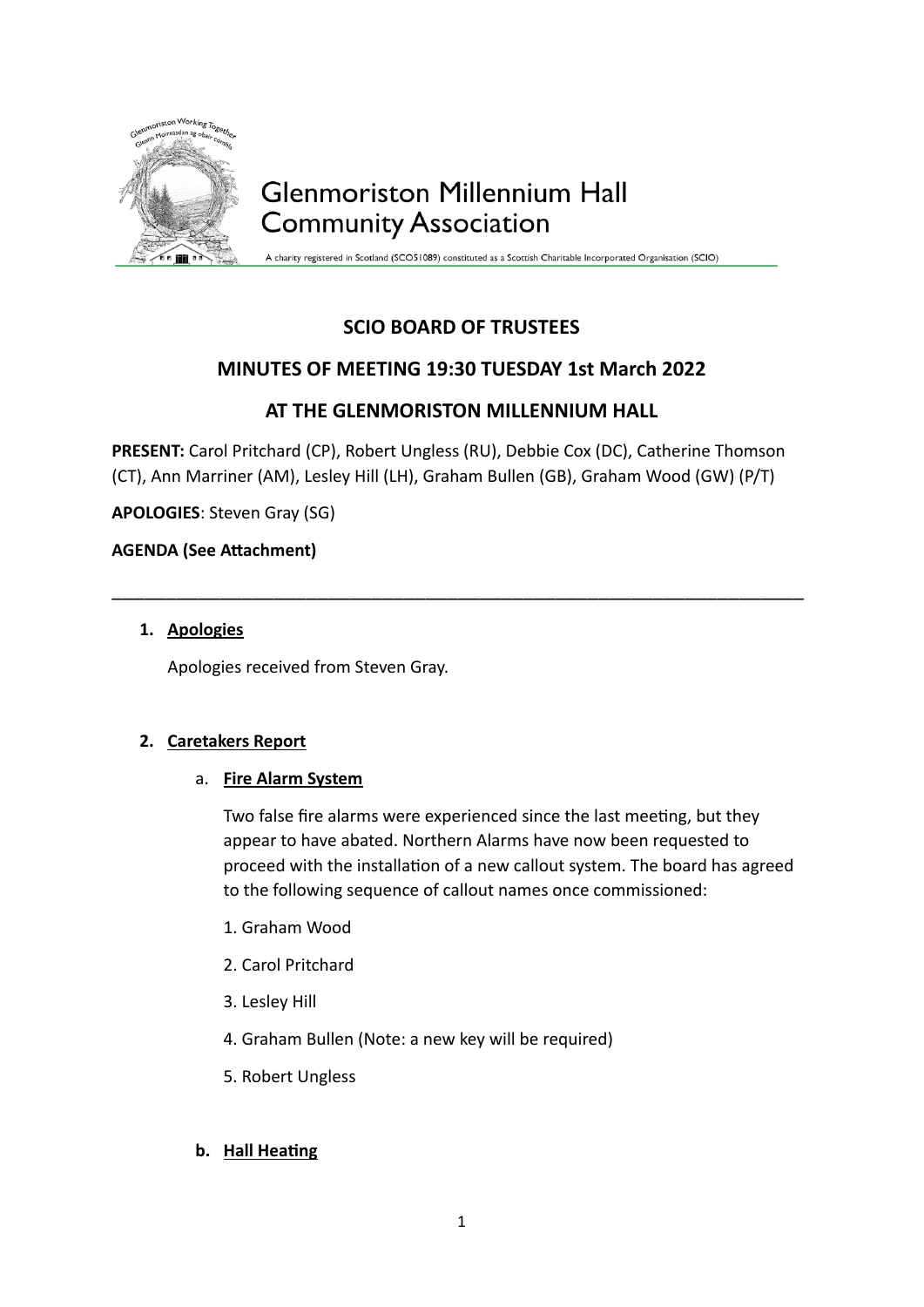Following a decision in January to increase the baseline temperature for hall heating from 8°C to 15°C, it was agreed that the hall is now on balance too warm, with associated higher running costs; the system is also operational for too many hours when the hall is unused (current average weekly use is around 20-25 hours out of the full 168).

It was agreed to reduce the setting to  $10^{\circ}$ C and, in the continuing delay in arrival of the ordered replacement thermostat, Graham Wood will continue to turn the system on and off in accordance with scheduled hall use.

It was also noted that the caretaker nor trustees are often the last to hear of complaints or disappointments voiced by commercial or non-commercial hall users, resulting in an inability to respond effectively.

Action: Reset the heating system to baseline of 10°C, and continue current manual regime (GW).

**Action:** Generate a new notice to be displayed inside the hall, encouraging any event lead unhappy with the heating level to contact Debbie or Graham in a timely manner (CP).

#### **c. Toilet Project**

It was noted that the scheduled date for return of tenders for the upgrade works, in readiness for assessment and contractor selection, is 16th March.

**Action**: Ensure Graham Wood is kept up to date with all significant changes in project status or timeline. (CP)

#### **3. Minutes of Previous Meeting and Open Action Review**

The minutes of the meeting of the Board of Trustees on 18th January 2022 were accepted as accurate.

After discussion, Actions 20, 21, 25, 35 and 36 were closed, and Action 25 cancelled.

Only five actions therefore remain Open.

#### **4. Membership Update**

One new member has joined since the last meeting.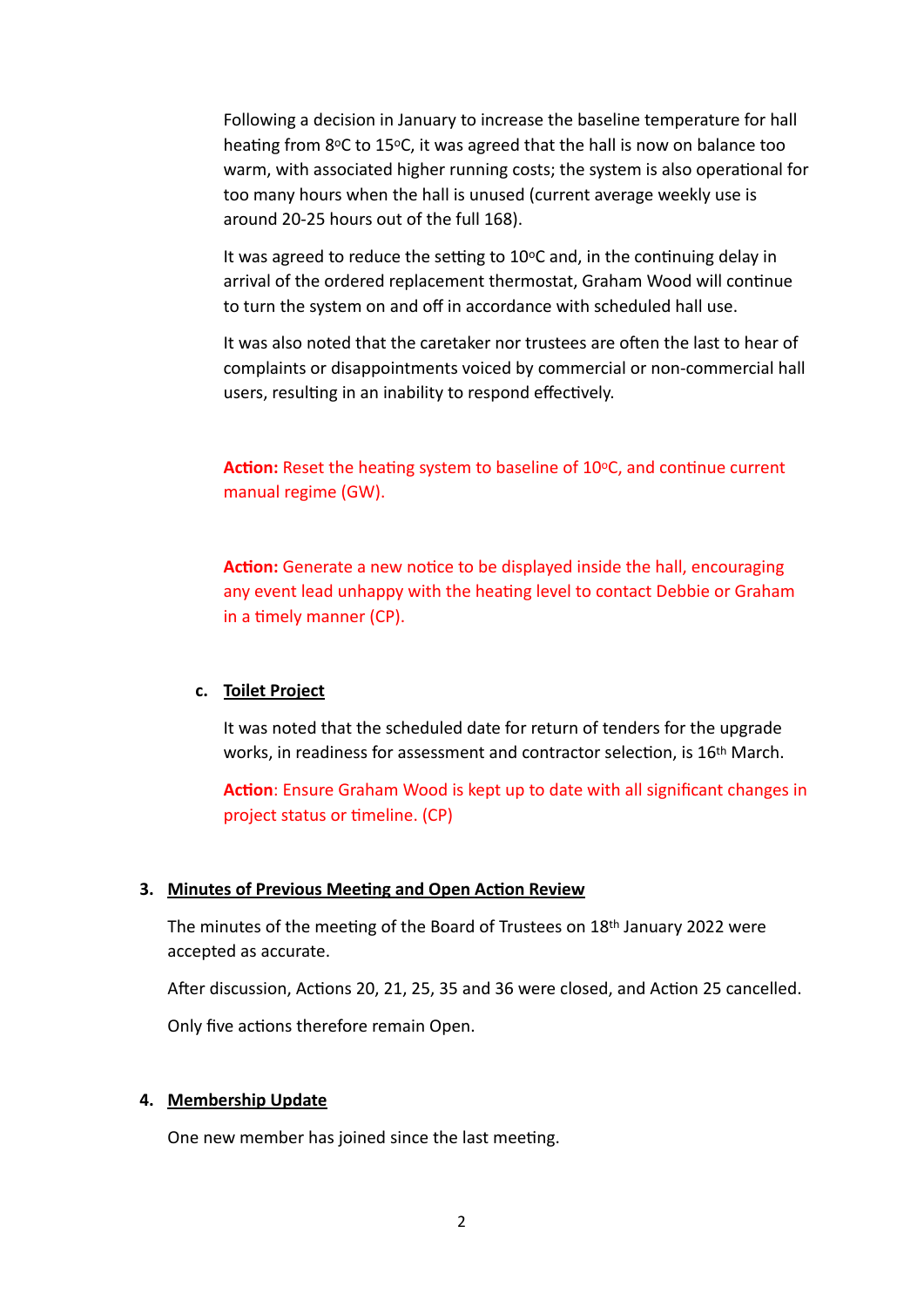Ann shared with the Board her recent difficulties regarding the operation of the Membership system's messaging functions. Post Meeting Note: this has now been solved.

#### **5. Events.**

#### a) Learnings from previous events

Positive feedback was received regarding the warm, welcoming and clean condition of the hall following recent events held by the FAGCC and GIG.

Formative feedback was received from attendees at a recent Yoga session regarding a low hall temperature (this was subsequently addressed), and from Zumba participants regarding a high hall temperature.

#### b) Lookahead and Idea Capture

Ann Mariner and Lesley Hill led a discussion concerning the work they have been doing to develop and schedule a significant number of new events and initiatives to be held in the Hall. A number of these have the potential to raise funds for the hall; some of them may also place significant demands on the time of local helpers.

During the discussion, other board members contributed further suggestions. The potential events identified for the rest of the year so far, which Ann and Lesley will primarily mature, with help from other Trustees and community members, are:

- Quiz Night, with pie & peas  $-26$ <sup>th</sup> March (Carol is working on this)
- Platinum Jubilee Ceilidh  $4<sup>th</sup>$  June (to coincide with the Street party scheduled for the same weekend.
- Race Night 23rd April.
- Golden Time for young people, potentially run by young people, each Friday afternoon when school finishes early - beginning just after Easter.
- Murder Mystery Event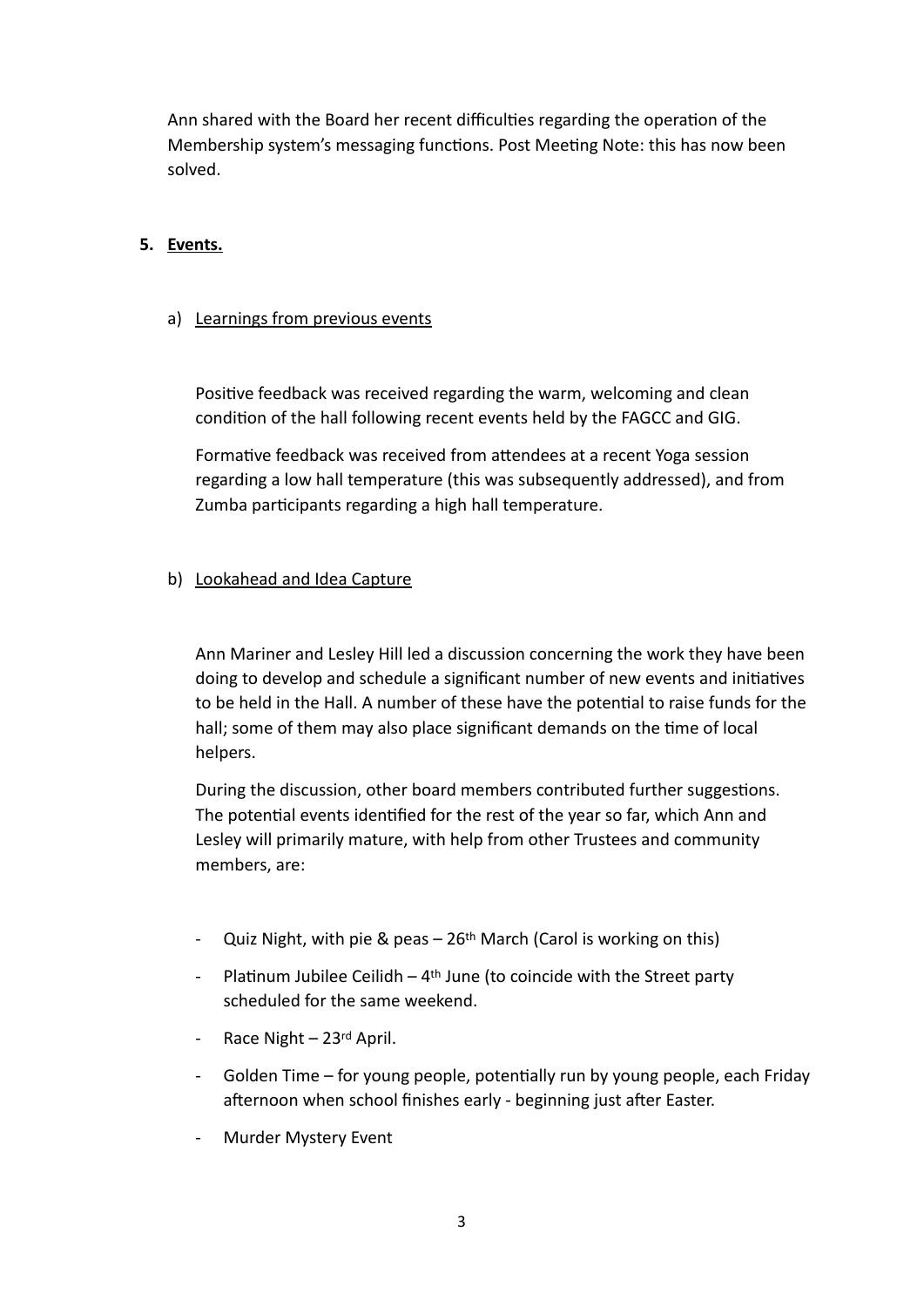- 'Pub Night a BYOB opportunity for members of the community to socialise informally
- Film night, with meal, or possibly Film matinee, preceded by Sunday lunch.
- Hogmanay Party/Ceilidh.

**Action**: Keep the Board appraised of all significant progress on each of these, including Go/No Go decisions (AM/LH)

#### **6. Hall Cleaning**

It was agreed to proceed with a paid cleaning service from 9th March, provided by Lisa and Keith Bowden. This will commence at the agreed rate, and at an initial service level of 2 hours per week.

**Action:** Notify Lisa and Keith of decision to commence cleaning service from 9th March (CP)

**Action**: Pass a new hall key to the Cleaner once cut (AM)

#### **7. Vision: Next Steps**

#### **a. Board Priorities**

The brainstormed list of priorities for Hall Management Improvement, generated in a visioning session on 10th February, were reviewed and discussed by the Board, and it was agreed to adopt them as our focus areas for the short/medium term.

These were (in no order):

- 1. Hall Ambient Temperature Management.
- 2. Improved Activity Cost Planning for Maintenance Repair and Improvement Work.
- 3. Becoming net neutral on annual operating cost.
- 4. Increase programme integration with nearby halls
- 5. Improve Board Meeting Efficiency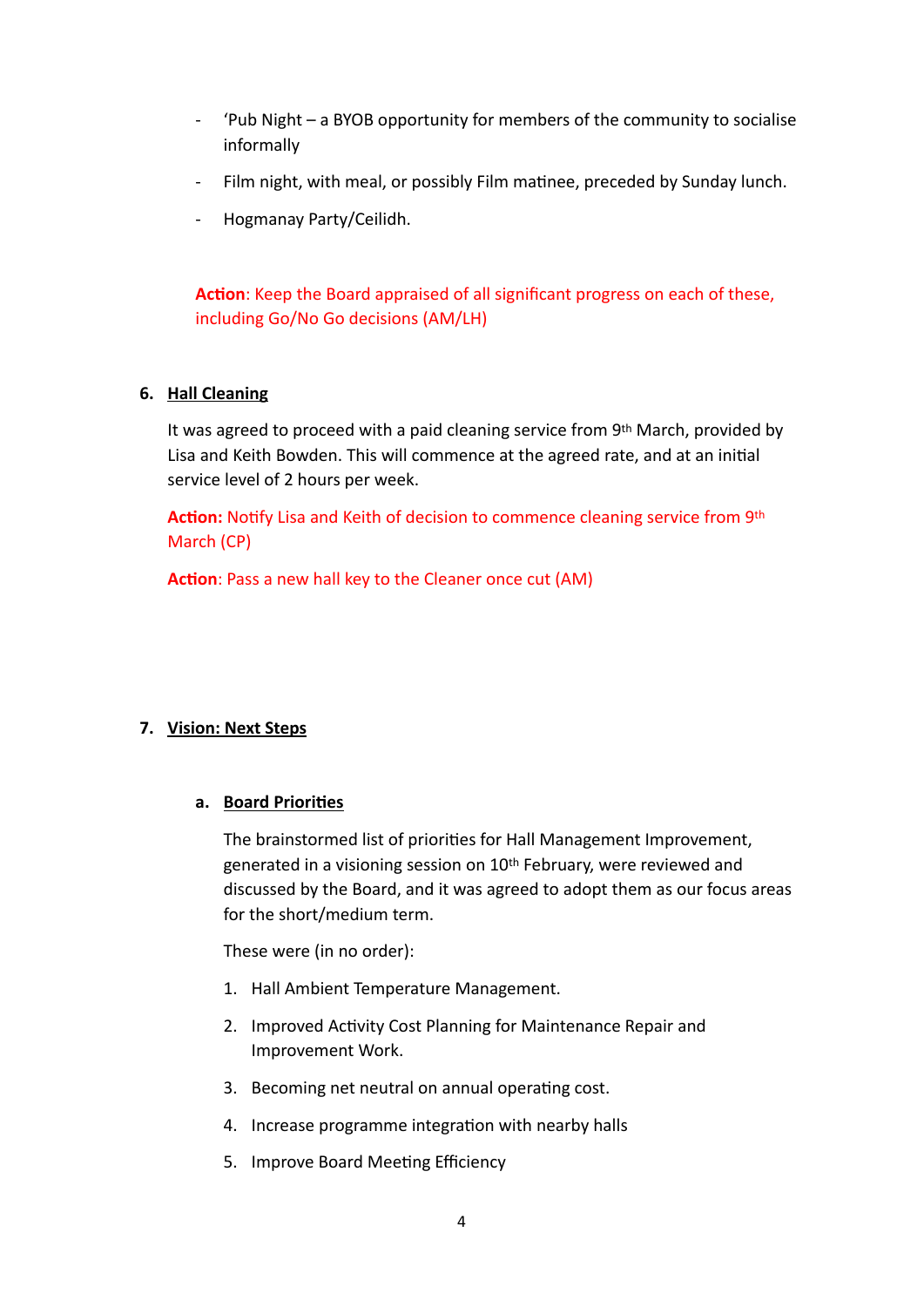- 6. Exceed pre-Covid Hall attendance levels
- 7. Increase number of booking enquiries
- 8. Assure full HSE regulatory compliance.

#### **b. Accountabilities & Ownership of Agreed Priorities**

Each of the ambitions above will require work to be defined and then performed in order to achieve them. The trustees agreed to reflect on what each of these might involve, and consider which of them might match their own preferences and skills – this would then enable leads to be assigned to take each of these forward over the coming months.

**Action**: Consider which themes or improvement areas might best fit skills, subject preferences and availability, and send responses to Graham (All)

**Action:** Prepare a proposal, accounting for responses, to be presented for discussion at the next Board meeting (CP/GB)

#### **c. Progress Review Method, and Role of Hall Management Plan**

It was agreed to include a regular agenda item on future board meetings to allow the trustees to monitor overall progress towards our goals.

**Action**: Include monitoring item on Board meeting agenda redesign (GB)

#### **8. Financial Matters**

The Treasurer explained the Hall had experienced an operating loss of £2110 since the last Board meeting, due primarily to the cost to empty the septic tank, payment of an electricity bill, and payment of £908 to the Highland Council regarding the Building Warrant for the toilet upgrade. This latter sum will be recovered from the allocated toilet funds later in the year.

#### **a. Online Banking**

New banking arrangements have been set up with RBS, to account for the transfer of the hall and its assets from the previous committee to the new SCIO Board of Trustees.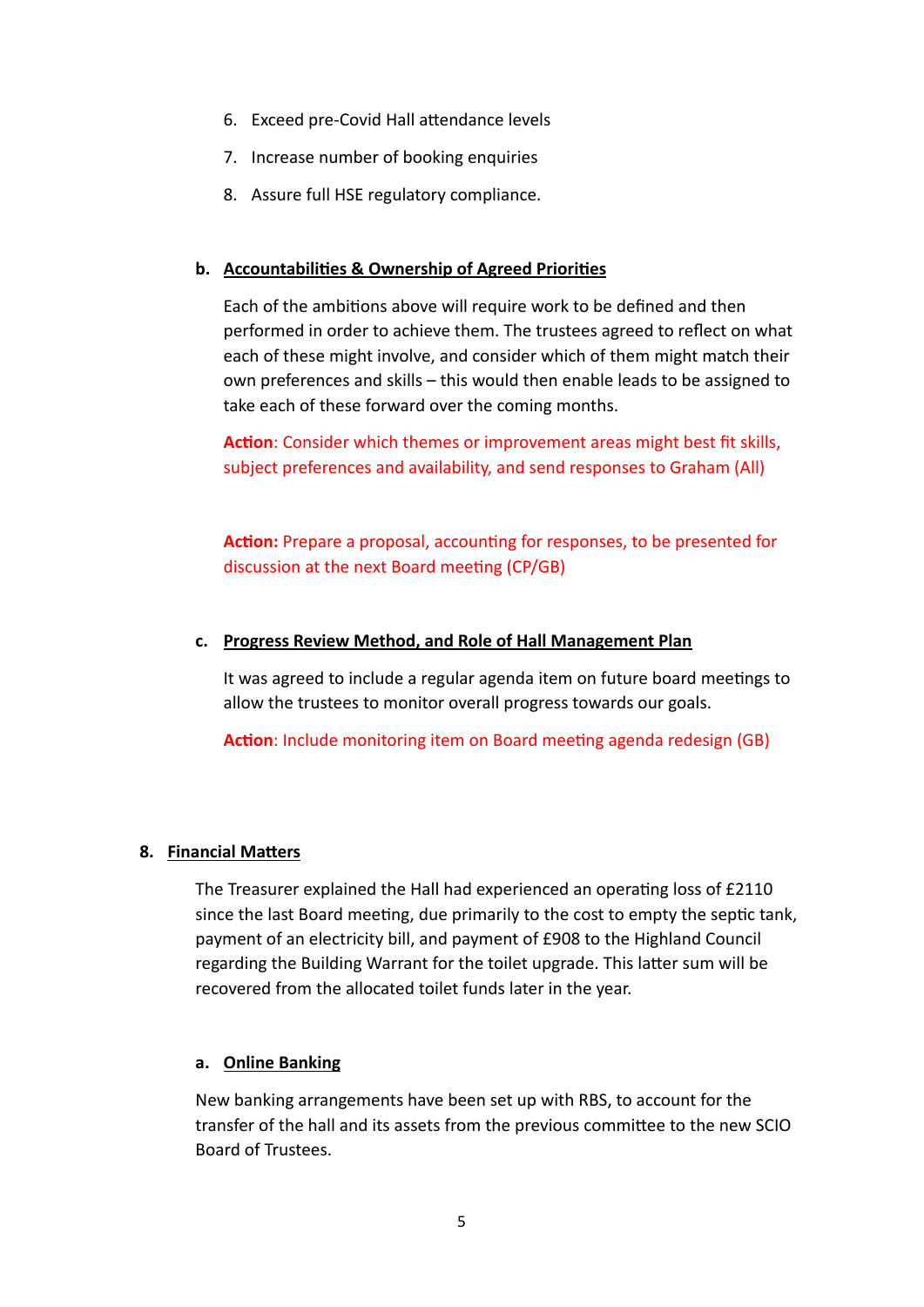Following discussion amongst the Board, it was unanimously agreed to establish new Online Banking capability, and that the following three Board Members should be set up as signatories:

Carol Pritchard (Chair)

Robert Ungless (Treasurer)

Graham Bullen (Secretary)

**Action**: Confirm with these minutes that the Board has endorsed the need to be able to utilise online banking, via the three named members (RU)

#### **b. Charging Criteria/Policy**

The current Board is currently operating to the same charging criteria/policy and rates in place under the previous committee. When Debbie discusses incoming bookings, she requires clear guidance on what to charge for each intended use.

It was noted that while the board has a responsibility to ensure the hall receives sufficient income to ensure its continued operation, it was also important to do what we could to foster and support its use by local groups, and offer discounted prices to those wishing to contribute to the overall health and richness of the community.

The board reviewed the existing policy, and has decided to adopt the following charging regime with immediate effect:

| Local Group AGM's          | Free of Charge   |
|----------------------------|------------------|
| <b>Church Services</b>     | Free Of Charge   |
| Local non-commercial hires | £8 per hour      |
| Local commercial hires     | £10 per hour     |
| Non-Local commercial hires | £12 per hour     |
| Election duties            | £200 for the day |

**Action**: Commence applying all new charges to all future bookings (DC)

#### **c. Fund-Raising**

Robert shared with the group the fact that at present, hall finances are on a steady downward trend, with a real possibility that, if not addressed, the hall could drift into a position of having no funds.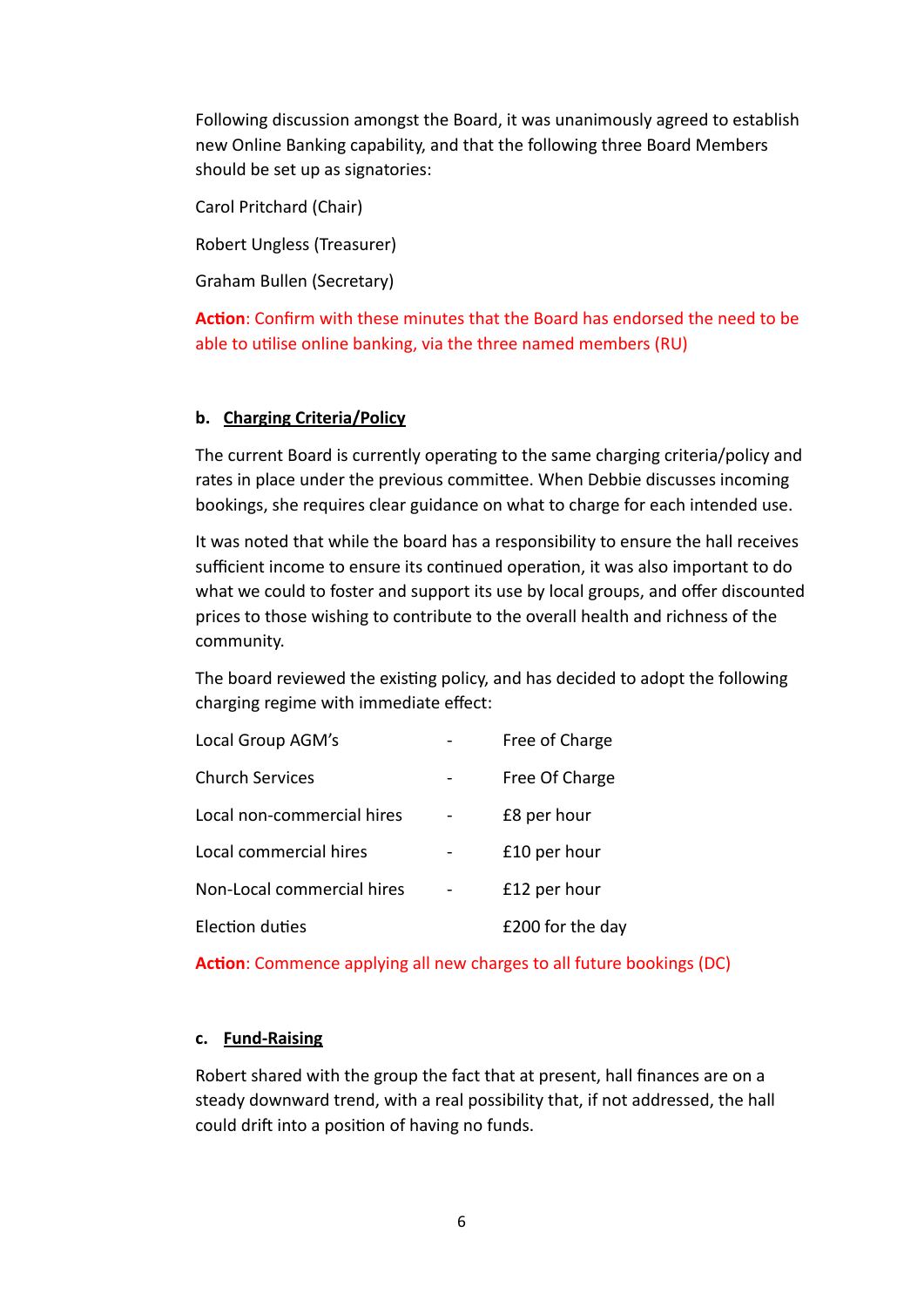There may be opportunities to secure 'unallocated' grants from local organisations, but these remain sketchy and unconfirmed. There is also a moderate likelihood that the hall will gain regular income from the planned reopening of the toilets to the public, but it is not yet clear what level of net income this will generate.

In the past, the hall was able to raise significant funds from events that had catering at their core, but it seems clear that the effectiveness of this has diminished over the years, and that there is a growing trend, even without the effect of the Covid-19 pandemic, for a reduction in catering demands from hirers and users of the hall.

Given our aim agreed in Agenda Item 7a. above, the trustees agree that we cannot wait for either new grants or operational toilet revenue to emerge, given the slow but steady decline in funds. It was also acknowledged that any attempt to raise money should be assessed for its impact on other local businesses, such that no harm is done to the community.

**Action**: Consider what range of fundraising activities we should commit to, and send to Robert (All)

**Action**: Robert to prepare a brief summary of fund-raising options for discussion at the April meeting (RU)

#### **d. Rates Exemption**

It was noted that following completion of a review of non-domestic rates by the Highland Council, the level of rates relief awarded (£8820 per annum) means we will attract no rates charges from now until the end of March 2025, subject to the next planned review in commencing on November 2024.

#### **9. Communications for Next Period**

Ness News:

**Action:** Provide a brief account of current situation and plans for public toilets to Carol for use in Ness News (RU)

**Action:** Provide a brief account of forthcoming events to Ann for use in Ness News (CP)

**Action:** Write a brief account of the planned Golden Time activity for use in Ness News (AM/LH)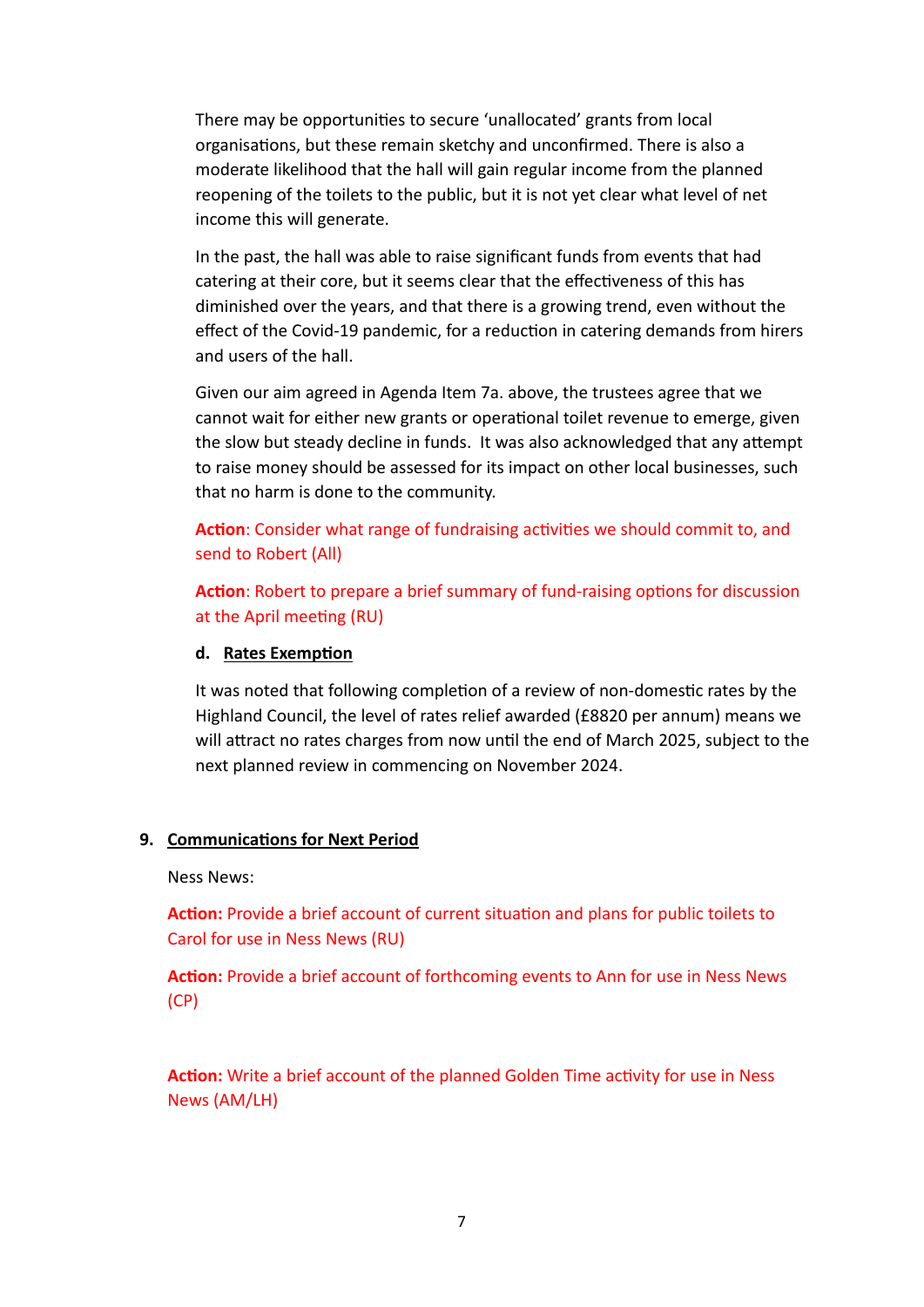**Action:** Provide a brief update on all key SCIO matters to Ann for issue to all SCIO membership (CP)

#### **10. Format of Future Board Meetings**

One of the improvement priorities agreed in Agenda Item 7a. above was to seek ways to improve Board efficiency and effectiveness.

Our first three meetings have currently averaged over two and a half hours. Some of the business done lends itself to offline communications, pre-circulation of information, or endorsement/rejection/amendment of proposals brought by a board member. A significant amount of time in the meetings has been lost due to our desire to address relatively minor issues, or to seek detailed solutions to issues that could be more efficiently delegated for work outside the meeting.

Following discussion about how board meetings are currently configured and held, it was agreed to look at ways in which the discussions at each meeting could be tightened up, beginning with a look at what currently reaches the agenda, and how often it requires focus.

**Action:** Assess changes that can be made to standing agendas, and associated implications for work done outside the meetings (CP/GB)

**Action:** Develop and circulate a proposal for how future Board meetings will be run, for discussion at the April meeting (CP)

#### **11. Any Other Business (AOB)**

Scottish Canals will be holding a session in the hall on 8th March. Lesley will arrange to open the hall for access.

#### **12. Date and Time of Next Meeting**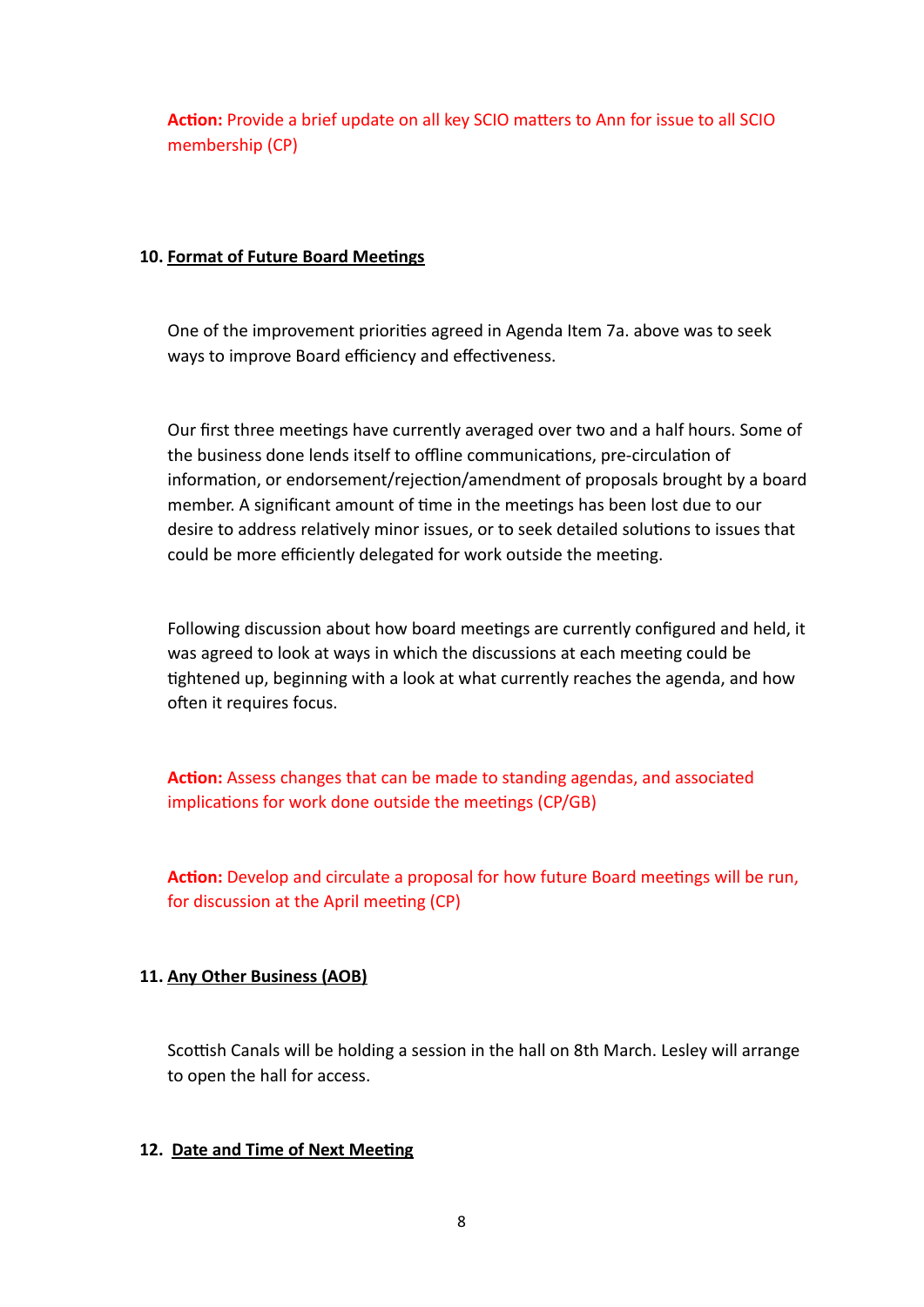It was agreed that the next Board Meeting will be held on Tuesday 5th April, 19:30, with the following two meetings also scheduled for the first Tuesday of each month



## **Glenmoriston Millennium Hall Community Association**

A charity registered in Scotland (SCO51089) constituted as a Scottish Charitable Incorporated Organisation (SCIO)

# **AGENDA**

## **Board Meeting to be held on**

## **Tuesday 1st March (7.30 – 9:30 pm)**

- 1. Apologies
- 2. Caretakers Report (INFORMATION)
- 3. Approve Minutes of Last Meeting, and Open Action Review (INFORMATION/DECISION)
- 4. Membership Update (INFORMATION)
- 5. Events
	- a. Learning from previous period (INFORMATION)
	- b. Lookahead & Idea Capture March to August 2022 (INFORMATION)
- 6. Hall Cleaning Agree Cleaning Frequency, Start Date and Access (DECISION)
- 7. Vision: Next Steps
	- a. Priorities Review (DECISION)
	- b. Accountabilities and ownership of agreed priorities (DECISION)